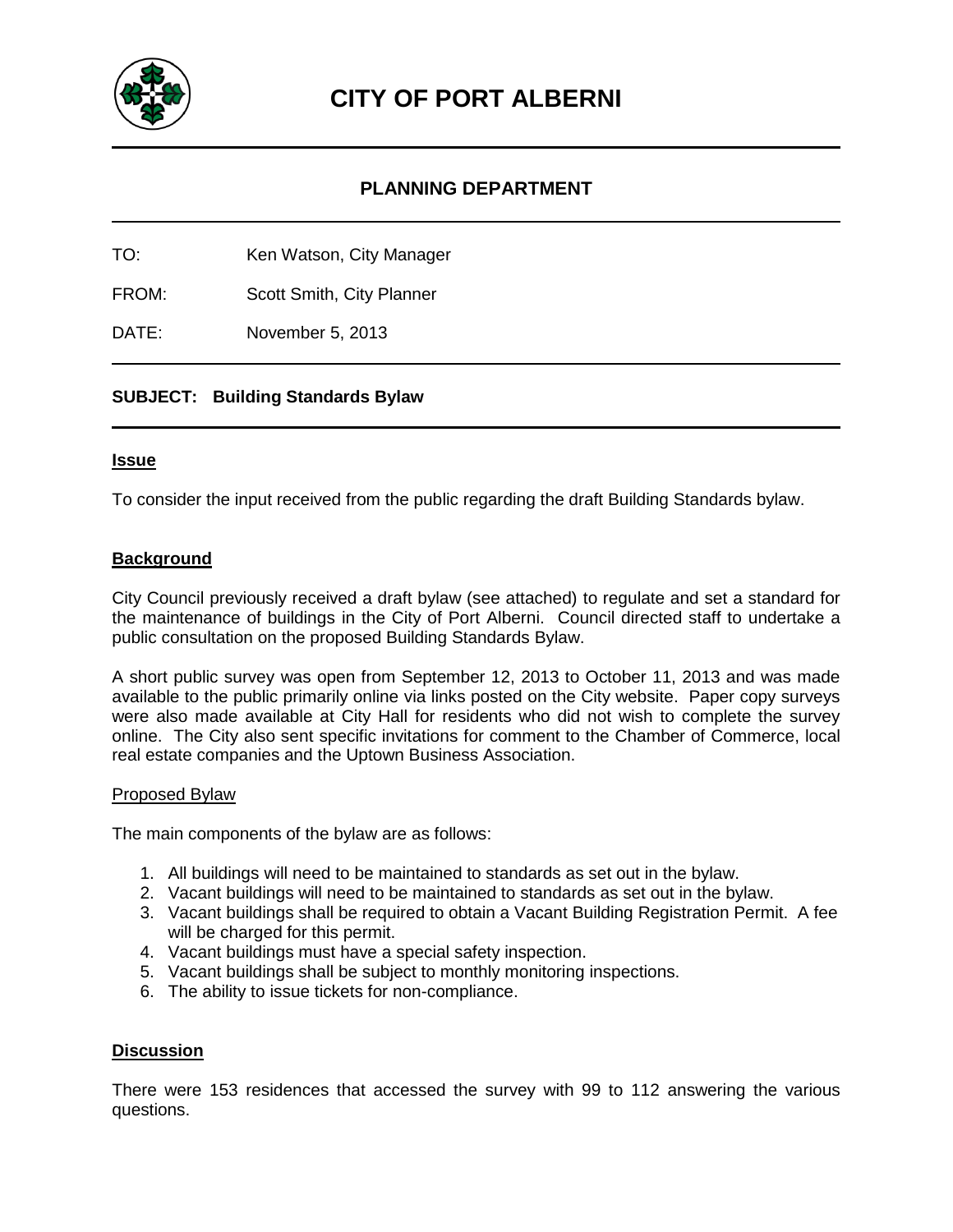There are several charts included in the report showing the results of the survey. Seventy percent mostly or fully support implementing a building standards bylaw. Fifty percent mostly or fully support the proposed standards in the draft bylaw. Unfortunately 21% indicated that they had not read the bylaw, even though it was available online with the survey. Only 36% indicated that other exterior standards should be considered under the bylaw. The comments that were received to this question are included with need for painting being repeated most often. Eighty four percent were in favour of issuing tickets for non-compliance. Fifty nine percent supported the penalties in the draft bylaw. Sixty seven percent mostly or fully supported the implementation of vacant building registration permit process and 77% support the process as drafted in the bylaw. Seventy five percent support monthly inspection of vacant buildings.

\_\_\_\_\_\_\_\_\_\_\_\_\_\_\_\_\_\_\_\_\_\_\_\_\_\_\_\_\_\_\_\_\_\_\_\_\_\_\_\_\_\_\_\_\_\_\_\_\_\_\_\_\_\_\_\_\_\_\_\_\_\_\_\_\_\_\_\_\_\_\_\_\_\_\_\_\_\_\_\_\_\_\_\_

The City also received a written comment from the Chamber of Commerce. The chamber requested a definition for the word "actively" as it relates the section 8.1 a) of the draft bylaw in order that it is clear for building owners and city officials. Instead of adding a definition, staff recommend the following wording change to section 8.1 a) *"The building is the subject of a valid demolition permit or an approved building permit for the repair and rehabilitation with the work to be completed within thirty (30) days of issuance of the permit."* This change was been referred to the Chamber of Commerce and is supported. The Chamber also requested that once the bylaw has received three readings that there be additional time for the public and the chamber to make further comment. Staff supports this idea and would propose a similar 30 day comment period that was done for the Tax Revitalization Bylaw.

The Fire Department is recommending some changes to the language in Schedule "A" Fire Protection. The following is the replacement for that section.

#### *"Fire protection systems*

*3(1) Any fire protection system, including alarm and monitoring systems required by the BC Building Code must be maintained in an operational condition unless written approval to decommission the system has been received by the Fire Chief."*

A following change to Section 8.4 d) is also recommended: *"Ensure that all combustible materials within a vacant building are removed to reduce any potential fire load, as determined by the Fire Chief."* 

The Fire Department is also recommending a change to the definition of Fire Chief to add *"or designate"* that would allow the fire chief to have the deputy fire chief or fire prevention officer to also act on the bylaw.

#### **Conclusions**

Based on the input received, staff recommend the change to Section 8.1 a) as supported by the Chamber of Commerce and the changes that the Fire Department is supporting. Staff also supports a 30 day comment period after the bylaw has been given three readings.

This proposed bylaw meets City Council Strategic Objective 4.1 to ensure a positive image of the City and more specifically the Initiative 4.1.1 to update bylaws to better address derelict and nuisance properties.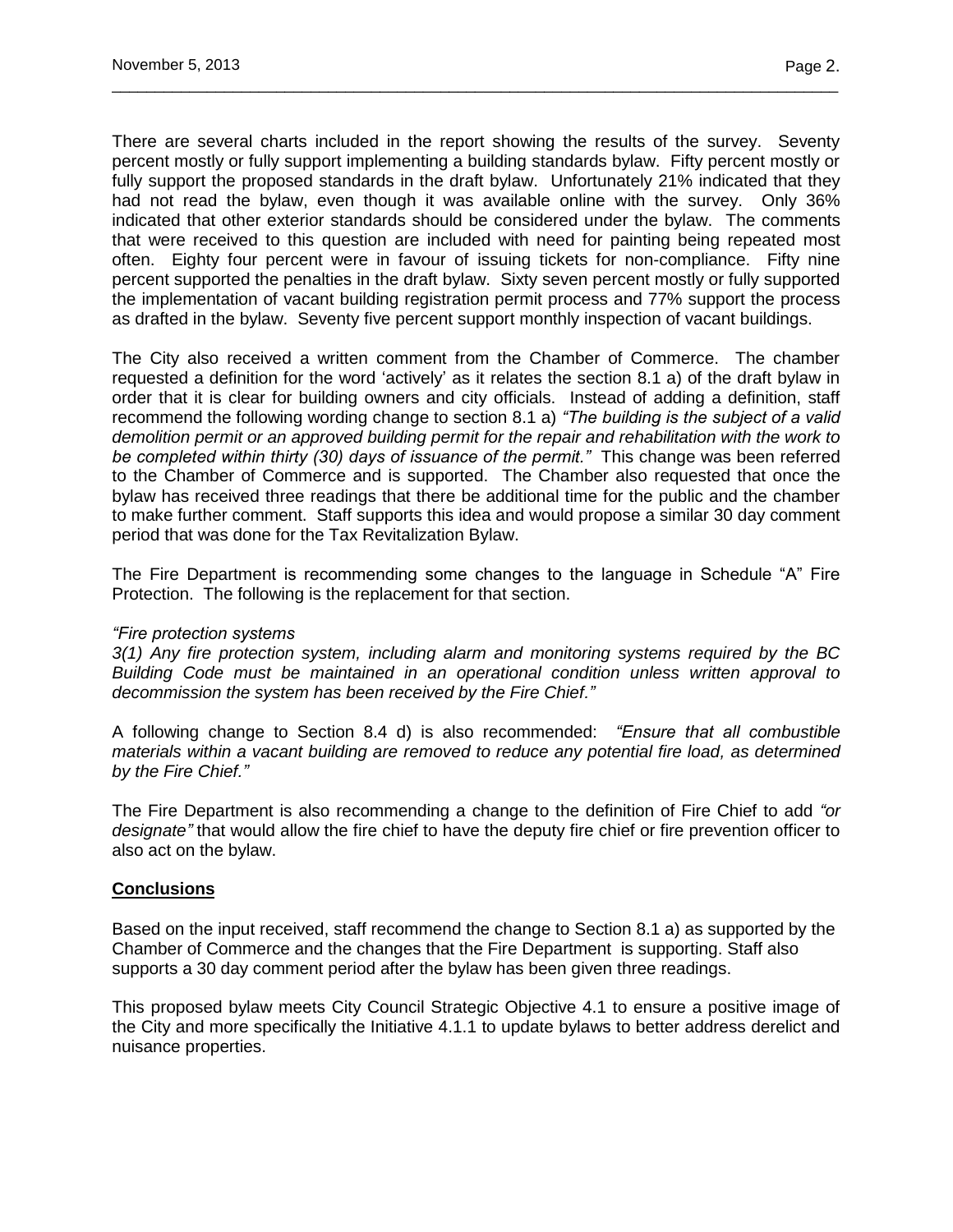### **Recommendation**

*1. That the report from the City Planner dated November 5th, 2013 reviewing input from the public with regards to the proposed Building Standards Bylaw be received, and that Council for the City of Port Alberni direct staff to proceed with the changes as outlined in the report and bring the proposed Building Standards Bylaw to Council's next regular meeting for consideration of introduction and three readings.*

\_\_\_\_\_\_\_\_\_\_\_\_\_\_\_\_\_\_\_\_\_\_\_\_\_\_\_\_\_\_\_\_\_\_\_\_\_\_\_\_\_\_\_\_\_\_\_\_\_\_\_\_\_\_\_\_\_\_\_\_\_\_\_\_\_\_\_\_\_\_\_\_\_\_\_\_\_\_\_\_\_\_\_\_

Respectfully submitted,

 $\overline{\phantom{a}}$  ,  $\overline{\phantom{a}}$  ,  $\overline{\phantom{a}}$  ,  $\overline{\phantom{a}}$  ,  $\overline{\phantom{a}}$  ,  $\overline{\phantom{a}}$  ,  $\overline{\phantom{a}}$  ,  $\overline{\phantom{a}}$  ,  $\overline{\phantom{a}}$  ,  $\overline{\phantom{a}}$  ,  $\overline{\phantom{a}}$  ,  $\overline{\phantom{a}}$  ,  $\overline{\phantom{a}}$  ,  $\overline{\phantom{a}}$  ,  $\overline{\phantom{a}}$  ,  $\overline{\phantom{a}}$ 

Scott Smith, MCIP City Planner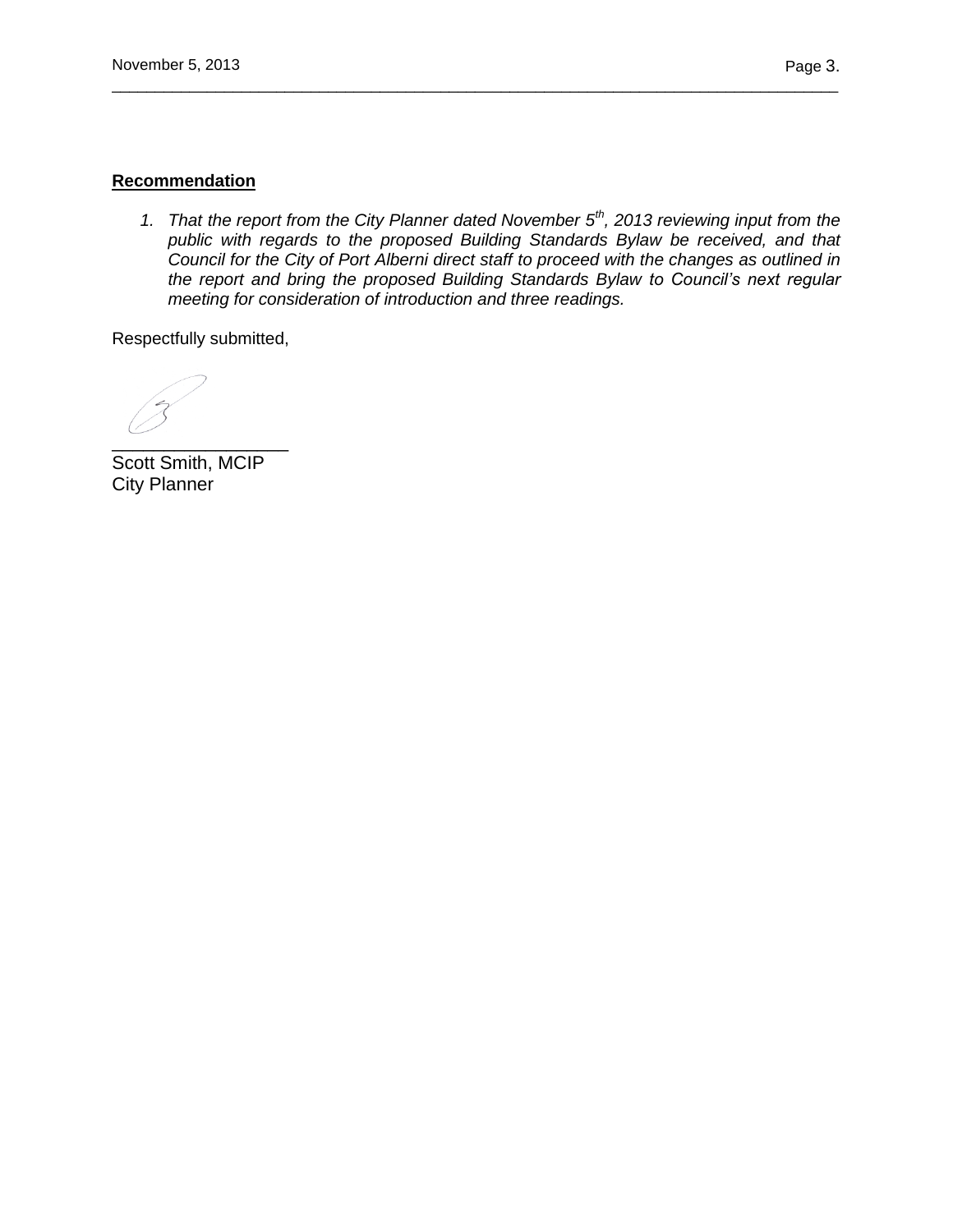

### Q3 What is your level of support for implementing a building standards bylaw for Port Alberni?

### Q4 What is your level of support for the actual standards of maintenance proposed in the draft Bylaw?

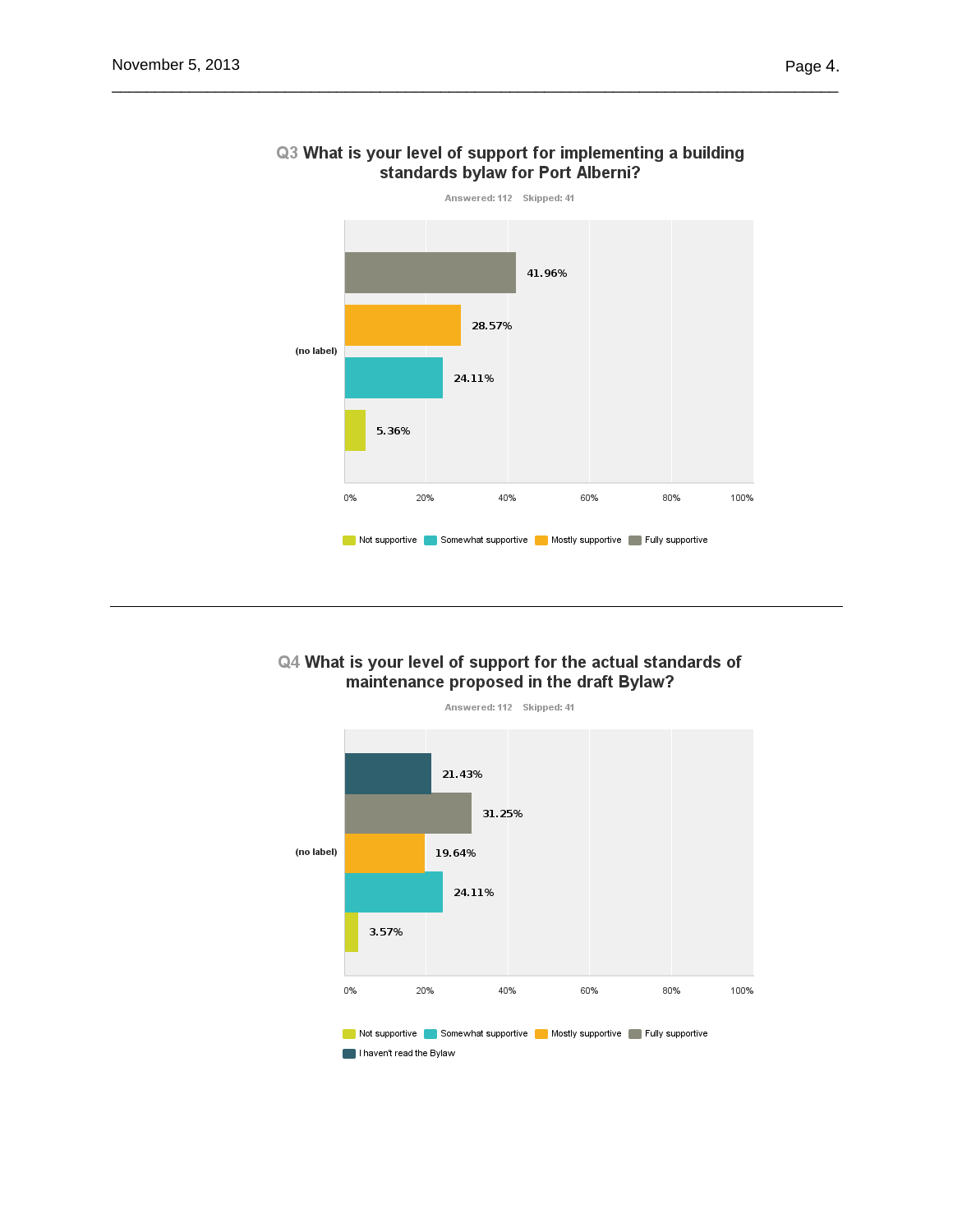## Q5 In your opinion, are there any other exterior standards of maintenance that should be considered?

\_\_\_\_\_\_\_\_\_\_\_\_\_\_\_\_\_\_\_\_\_\_\_\_\_\_\_\_\_\_\_\_\_\_\_\_\_\_\_\_\_\_\_\_\_\_\_\_\_\_\_\_\_\_\_\_\_\_\_\_\_\_\_\_\_\_\_\_\_\_\_\_\_\_\_\_\_\_\_\_\_\_\_\_



## Q.5 - Comments

- Replace missing siding and large swaths of chipped paint and fix, mold and moss off of awnings, black mold dealt with, business take care of sidewalk snow removal in front of their business's, Proper window coverings.
- spend dollars to, repair more roads,sidewalks, and drop the idea on a boardwalk across town. I would like to see a public form when you come to that idea...
- there should be a theme so that the colours complement the buildings around it.... like other cities ... such as Qualicum & Parksville.. eve appealing not like we have now.
- shouldn't be broke down looking on the outfront of business. Quality not quantity
- As a owner one should be made to keep the exterior standards up to the standards of their neighborhoods. Lawn mowed, Trash picked up. Broken windows fixed.
- City of Port Alberni being responsible to check curbs on streets for quality and/or plant growth. More sidewalks available.
- In a word, neat and tidy. The exterior must be finished (paint, stain, etc).
- paint in certain pallets
- I would like to see buildings maintained, if empty. However I'm on the fence. If a "jack purdy" type owner was going to leave vacant buildings... he should be subject to a fee as his places could be rented, however he is not very giving. On the other hand, a large empty building like Zellers or the old Postal building should maintain some sort of appearance, yet is it fair to charge them because we have not been able to find interest in such large and costly buildings??
- Any building in town and along the highways that look ready to be torn down.
- I don't know
- Safety! If building are vacant they need to be safe to be still standing for example: earthquake sound, etc.
- Environment,area,traffic etc
- Neat and tidy exterior... No salvage cars visable in the front yard! Back is ok.
- Hedges and trees over side walks trimmed
- buildings and grounds should be kept clean! Absentee landlords should be accountable for building maintenance, no peeling paint, cracked stucco, unsightly grounds.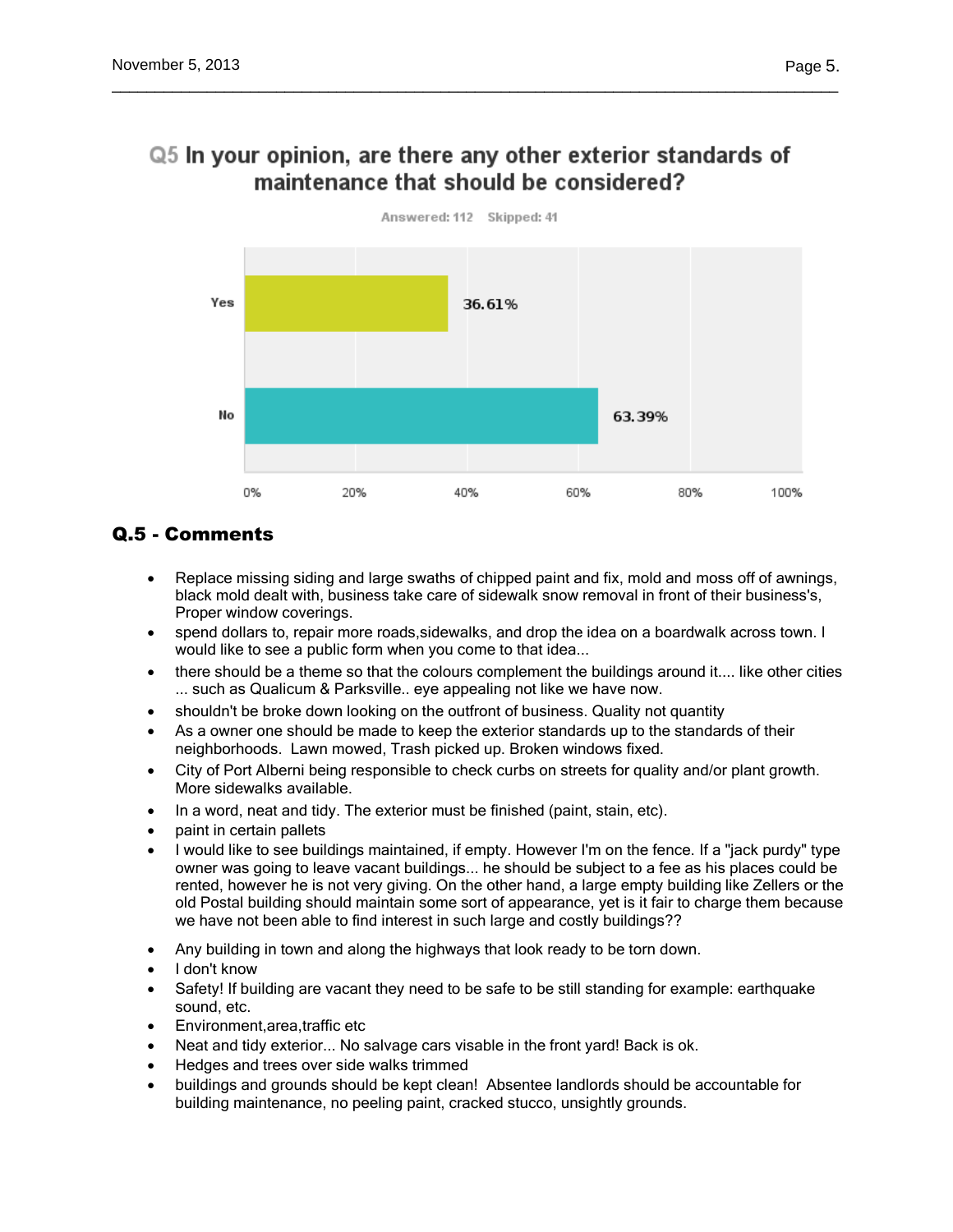- Buildings should be as fireproof as possible.
- Is there, or could there be, a provision for removal of weeds and grass growing in the cracks of the building foundation and sidewalks?

What about snow removal from the entrance to the building and surrounding sidewalks?

\_\_\_\_\_\_\_\_\_\_\_\_\_\_\_\_\_\_\_\_\_\_\_\_\_\_\_\_\_\_\_\_\_\_\_\_\_\_\_\_\_\_\_\_\_\_\_\_\_\_\_\_\_\_\_\_\_\_\_\_\_\_\_\_\_\_\_\_\_\_\_\_\_\_\_\_\_\_\_\_\_\_\_\_

Would it be possible to build in an additional annual fee to have the city maintain the weeds, snow and litter/trash removal ?

- Tidy and well kept
- If a building or a property is truly a hazard, it should be dealt with. ie: safety fence
- Landscape kept clear to help keep rodents away from unoccupied buildings.
- Schedule "B" Part ii Exterior

Please consider a time limit for a building to remain unoccupied and boarded up ( 2 years?) subject to fines with rising fine levels over time!

Is a forced court ordered sale of an unoccupied building legally possible after significant time sitting empty?

- Removing mildew and moss
- Keeping the properties clean and free of weeds, grass, garbage and making sure that the empty buildings are secure!
- Painting and general maintenance
- I believe as usual the city will abuse this bylaw as they do so many others. The people in this town are under enough pressure to make a living and pay bills they don't need some guy/girl from the city coming around and telling them they are going to be fined because they have a dirty yard. Out of town owners and absentee owners should be made to upkeep their buildings but not the residents of this town. Also, the city needs to find other ways to get their books in order besides blaming the fire department and passing extra taxes to the residents...START FIXING THE BLOATED CITY HALL FIRST!!!!!
- The town in area's looks like ghetto. Our last child is in High School. The way things are looking we will be leaving either the Valley or the City Limits when he is done.
- Buildings should be kept up so that they are safe, and only enterable via a door with a key.
- Hedges growing out on to sidewalks and obstructing half the sidewalk.

Blackberry bushes growing out on to sidewalks from hedges eg.( Wallace st. across from Wood School, Anderson between Redford and Morton )

Houses and buildings in bad need of paint.

Excessive rubbish in yards.

Houses deemed uninhabitable taken down.

Doors that swing out at the 10th Ave. Mall because people leaving can't see people coming along the sidewalk and someone is going to get hurt. ( Doors should open inward.)

- I don't like run down looking buildings .... especially in the uptown core ..... the racquet club .... the zellers building ..... the back of that grey building on 4th that is visible from third ave .... these are what contribute to a "SEEDY" look that defines what this area is .......
- yard
- Yards and homes/buildings should be kept tidy (no garbage, no broken windows, yard kept up). I wish the City of Port Alberni would put bylaws in place like in Anaheim California, were owners of property are responsible for the overall tidiness of the area in front of their property, including the sidewalk, street and gutters.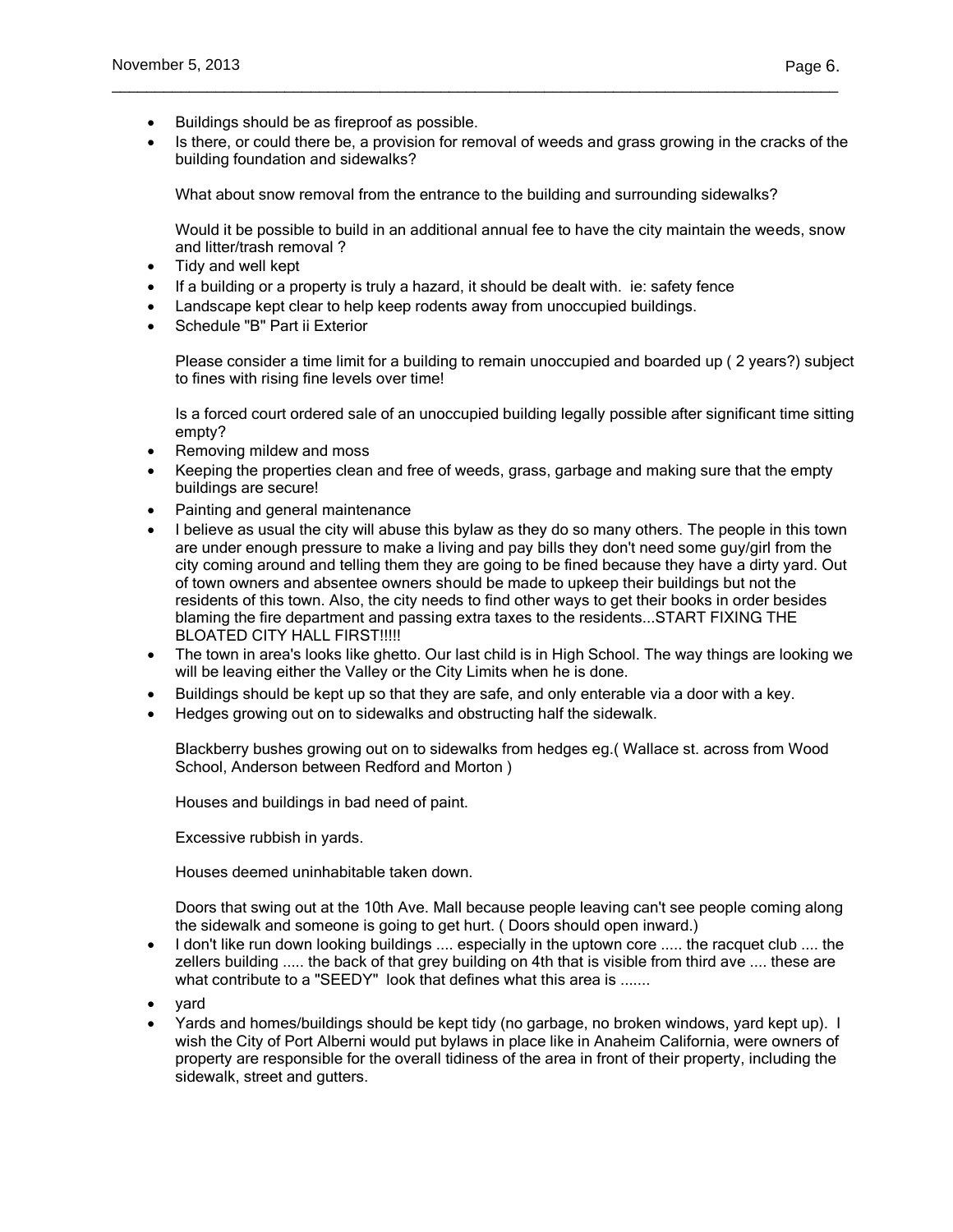Visual mess, be it either vehicles/parts of vehicles or any nonessential material, garbage, furniture, household items, should be hidden from view of the front street.

\_\_\_\_\_\_\_\_\_\_\_\_\_\_\_\_\_\_\_\_\_\_\_\_\_\_\_\_\_\_\_\_\_\_\_\_\_\_\_\_\_\_\_\_\_\_\_\_\_\_\_\_\_\_\_\_\_\_\_\_\_\_\_\_\_\_\_\_\_\_\_\_\_\_\_\_\_\_\_\_\_\_\_\_

- Should be safe and by rules that accommodate
- Peeling paint, missing siding needs prompt repairs in a timely manner. Cohesive heritage colors should be used, and no bright colors of Crayola colors should be allowed such as neon pinks, school bus yellows, lime greens etc. Colors should go through a committee to ok. Bars on windows should be decorative. No flags or drug symbols should be allowed hanging in windows and window coverings need to be maintained. Weeds and snow removal on sidewalks should be the responsibility of business owners.
- Brush, Hedges, and other foliage growing freely immediately next to public streets and respective structures should also be considered to be 'included in maintenance of said building standards' along with direct repairs/renovations to structure(s) forthwith.
- Painting the exterior of buildings and adding window displays to empty storefronts Maybe the city could start a grant for painting instead of a break on property tax Cheaper in the long run and could create jobs for unemployed.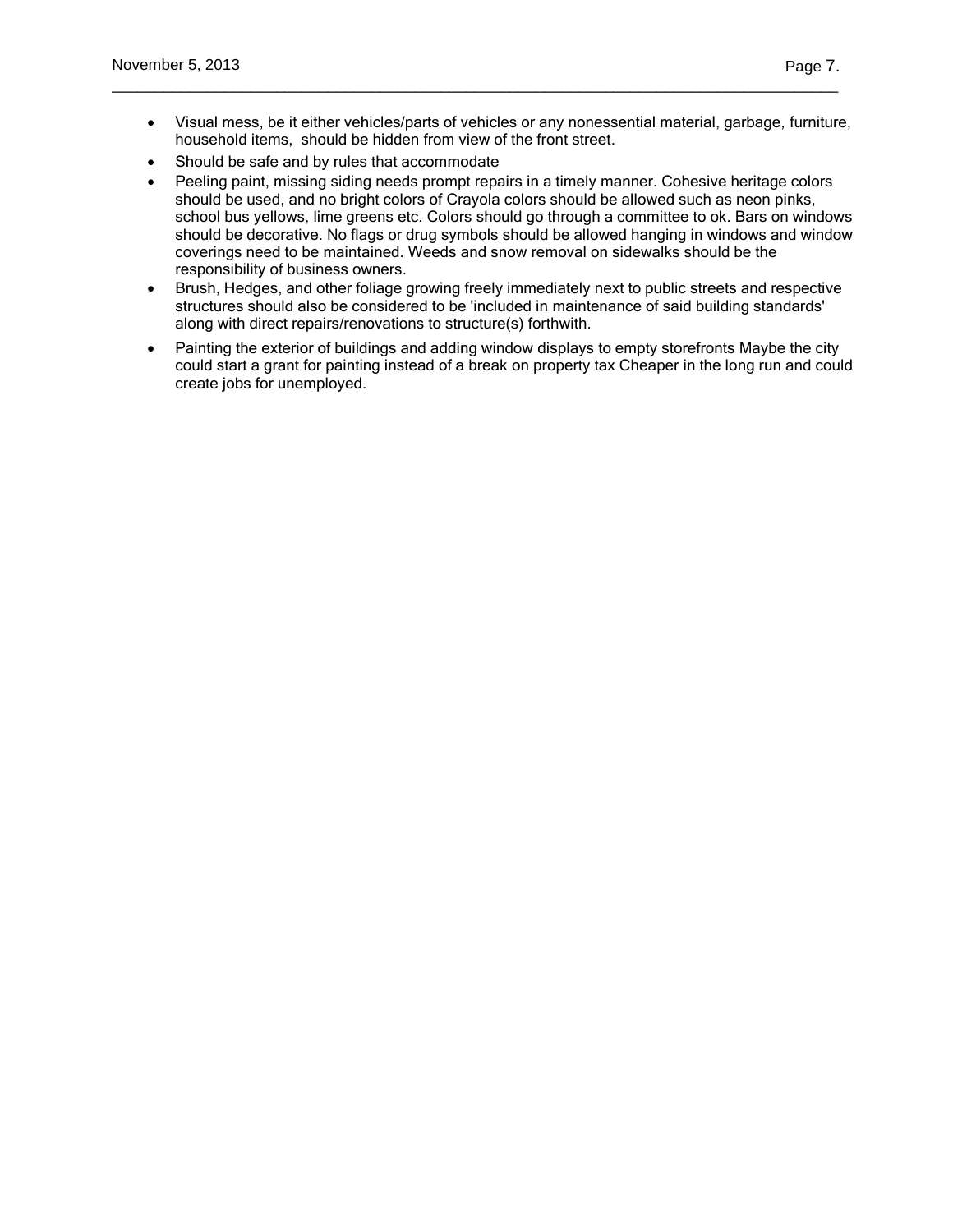

# Q6 Are you in favour of issuing tickets for non-compliance?

\_\_\_\_\_\_\_\_\_\_\_\_\_\_\_\_\_\_\_\_\_\_\_\_\_\_\_\_\_\_\_\_\_\_\_\_\_\_\_\_\_\_\_\_\_\_\_\_\_\_\_\_\_\_\_\_\_\_\_\_\_\_\_\_\_\_\_\_\_\_\_\_\_\_\_\_\_\_\_\_\_\_\_\_

## Q.6 - Comments

- no one likes getting tickets, just do what you're supposed to and no ticket
- unless the homeowner can show just hardship for non-compliance, each ticket should be increased with length of non-compliance.
- Failure to act requires consequences.
- A non-compliant house will bring down the property value of those surrounding it.
- Sometimes this is the only way to make people understand.
- If they cannot maintain upkeep they should be fined or sell if they are unable to afford the upkeep.
- People need to be accountable for their properties. Our city needs to work towards a better reputation that includes having pride for our city and our buildings/homes.
- Yes, but only after numerous warnings. And what will this money go towards?
- We need record, also limited ways to "enforce".
- I'm not sure of another way to enforce compliance.
- There will be no compliance without enforcement.
- Tickets may be the way to go, however, we must be cognizant of residential home owners who may not have the physical or monetary means required to maintain their properties. The City should be prepared to meet them halfway. Otherwise, provided we have measurable criteria that is not subjective in any way then tickets would be fine, three warning and then the City should correct the problem and add the cost for same to the property taxes.
- unless under extenuating circumstances (such as major illness)
- There are too many vacant landlords and tenants.
- You already bleed us dry on every turn of the page. Live within the taxes that you already collect and quit trying to steal more.
- You do not have to be rich in order to keep your property clean and tidy
- How else can we enforce it ?

From what I understand the "vacant lot" bylaw does not allow for issuing tickets and it is difficult to get the owners to comply voluntarily. I know at least one absentee land owner who only has the grass cut when the bylaw officer contacts him. Better to assign a fee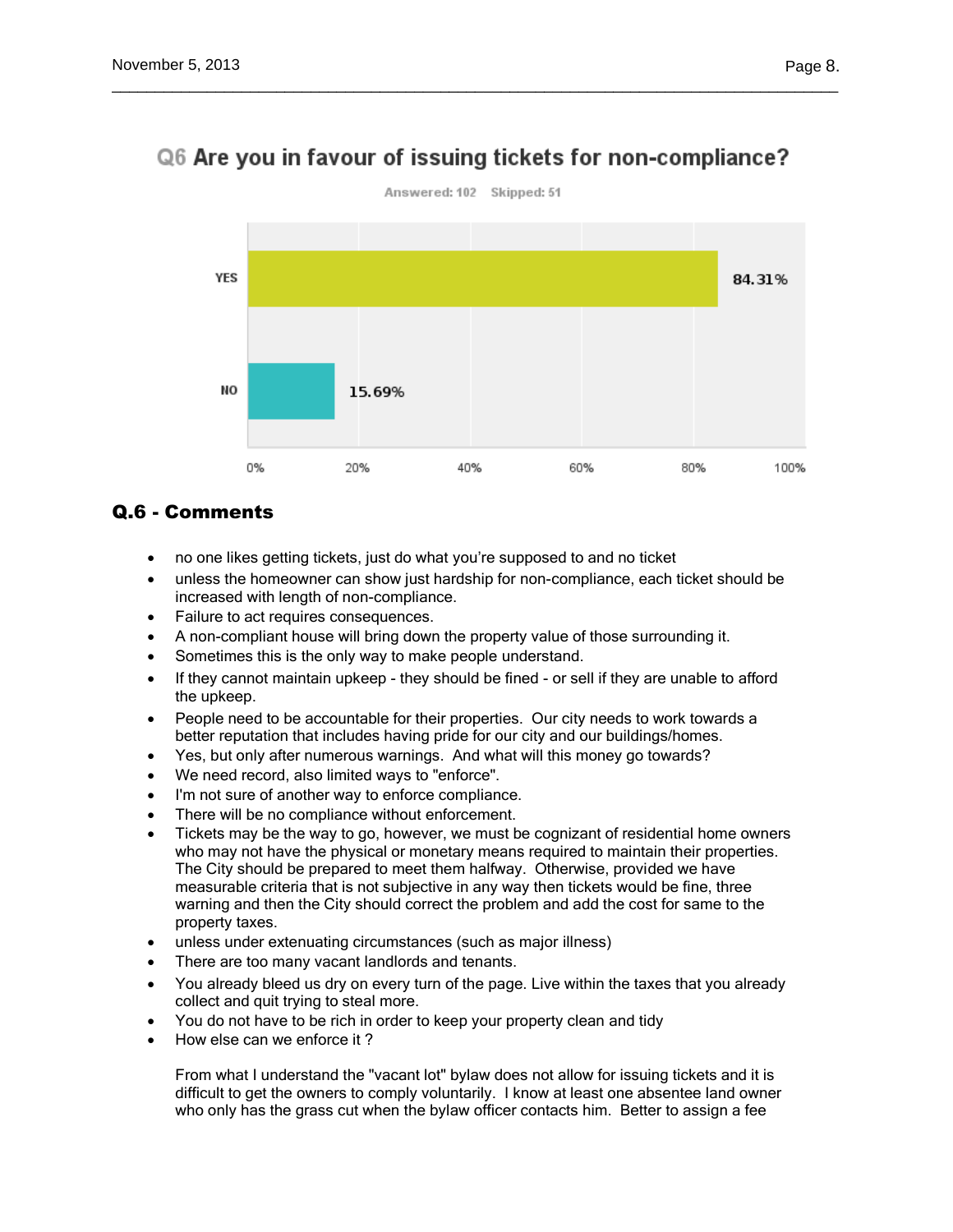schedule in my opinion.

 why bother with bylaws if they are not to be upheld? Not saying the ticket needs to have penalties attached, just a method of monitoring standards and responses to requests for improvement.

\_\_\_\_\_\_\_\_\_\_\_\_\_\_\_\_\_\_\_\_\_\_\_\_\_\_\_\_\_\_\_\_\_\_\_\_\_\_\_\_\_\_\_\_\_\_\_\_\_\_\_\_\_\_\_\_\_\_\_\_\_\_\_\_\_\_\_\_\_\_\_\_\_\_\_\_\_\_\_\_\_\_\_\_

- How else can you get people to comply.
- money grab! The money would be used to line the pockets of the city managers, not to help the people who have a problem property.
- Sick of money grabs that aren't really meant to benefit the people.
- Too many taxes and hidden costs in life .

If a person is non-compliant then get people in the community that have been in trouble with the law do community service

- Bylaw is too vague. Must be painted? Etc. sounds as though a child wrote it. It would be possible to ticket almost every house in the city under this rubbish
- Deters absentee landlords from non-action!
- Yes, but I think as well as tickets a list of companies that can help with maintenance would also help other businesses proper.
- People should just mind their own backyards, so to speak. If I can't afford or don't have the time to make my property aesthetically pleasing to my neighbour, sorry about their luck.
- Of course, we have to rid ourselves of non-compliant owners like Jack Purdy!
- Because if they can't follow a few rules they should give up their ownership of said premises
- Only in extreme situations. I've already seen the city abusing their power by telling neighbors of mine that they have to move a wood pile or a trailer they have parked alongside their own houses. Not because anyone complained but because some damn councillor "CINDY SOLDA" drove by and thought she had a duty to make a beef about something that doesn't affect her at all.
- YOU NEED A DETERRENT OR CONSEQUENCE IF YOU WANT THINGS TO CHANGE
- as long as there are bylaw enforcement officers with time to follow through with the tickets
- You want me to pay for another over paid City Worker to hand out tickets!
- It should be built properly to start with. If it was there would be no need for tickets
- Yes, think that ticketing people for noncompliance would be a good idea the ticket needs to be at a level that the system supports itself and has some bite to it. There is no point to a \$30 ticket, it will be just ignored.
- A written warning prior to issuing a ticket ( fine ) it's everyone's community and standards absolutely need to be enforced. The majority of Port Alberni citizens want and need to have pride of their community not to look at it as an embarrassment. People travelling through or into our city need to say what a beautiful community Port Alberni is so us locals can walk with our heads up wearing a smile. Not looking at the ground and shaking our heads in embarrassment. Give PA some pride not embarrassment, if you need to step on some toes to clean-up the town so be it!!!
- Most of the owners and property managers live out of town which makes it very difficult to gain and hold their attention. Maintaining their Port Alberni properties seems to be low on the priority list of most so it's a necessity that there be some sort of penalty for them to prioritize the building maintenance.
- It gives the owner a head's up that the city means business in making sure that the owner complies.
- Yes and No ...... but it would be nice to have a tool to force slumlords to maintain their investments .... rather than just let them sit in the hopes they will be worth something one day .....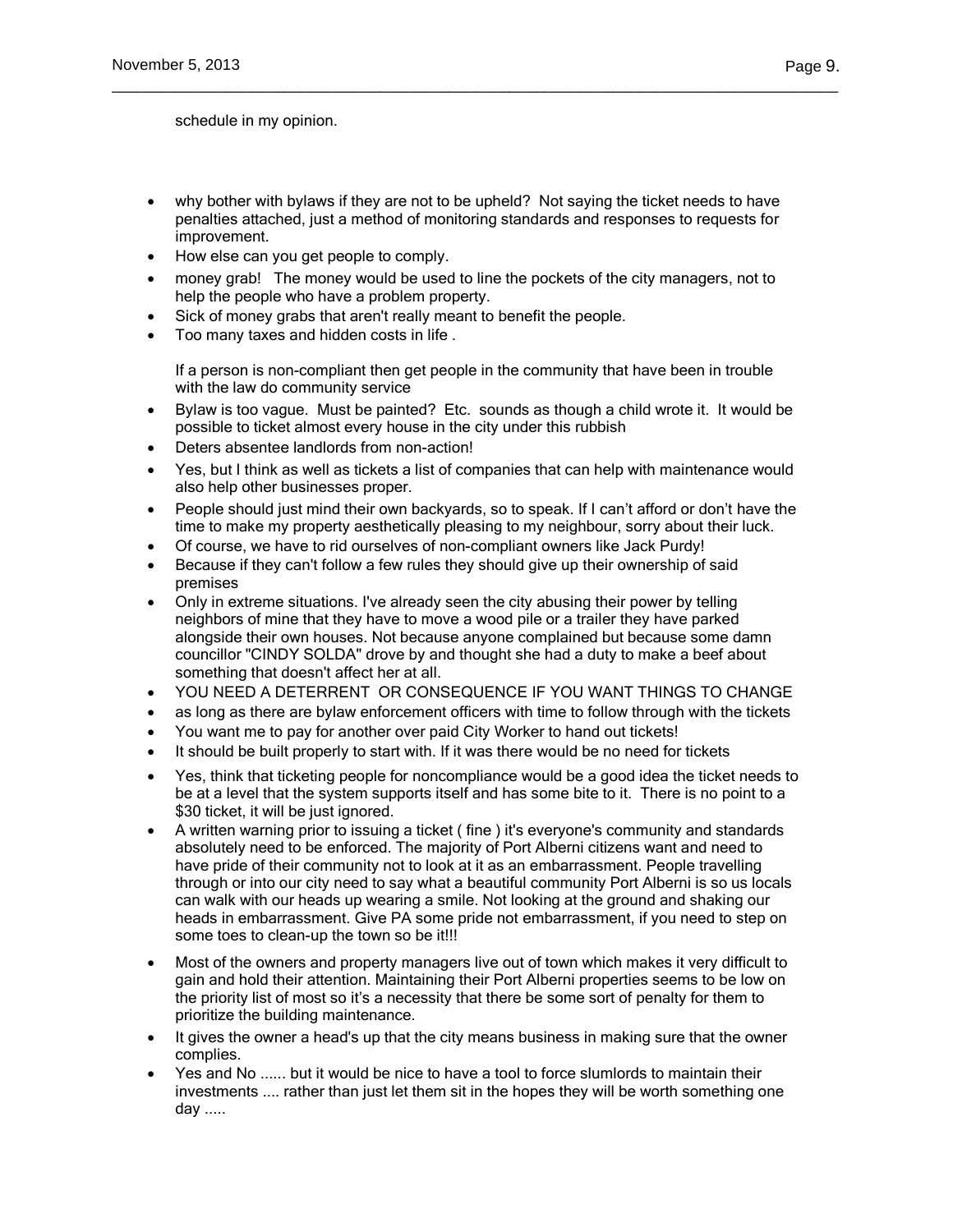There should be consequences for the exterior of buildings looking run down and old

\_\_\_\_\_\_\_\_\_\_\_\_\_\_\_\_\_\_\_\_\_\_\_\_\_\_\_\_\_\_\_\_\_\_\_\_\_\_\_\_\_\_\_\_\_\_\_\_\_\_\_\_\_\_\_\_\_\_\_\_\_\_\_\_\_\_\_\_\_\_\_\_\_\_\_\_\_\_\_\_\_\_\_\_

- Property owners are contributing to non-business development in certain areas of town because of the lack of maintenance. There is a reason why people avoid areas of town. Ugliness is a part of that and the lack of care and pride is a contributor to holding back revitalizations
- It's the only way to get the message across.
- We live in a society with a mixed bag of 'intrinsic' and 'extrinsic' value systems. If only some will voluntarily comply with any adopted standards of living while others do what they please, of course chaos reigns. Define boundaries and stick to them... Quid pro quo.
- Any fine will be avoided so it generates changes in behavior

# Q7 What is your level of support for the penalties proposed in the draft bylaw?



## Answered: 102 Skipped: 51

## Q.7 - Comments

- Increase the fines
- We have a vacant house on our block that is chock a block full of old newspapers....a definite fire hazard.
- It's a great start and it will be interesting to see how effective it is when administered. It will be an additional work load for the Bylaws Officer and City Planner. Hopefully the revenue generated will be enough to hire at least a part time assistant.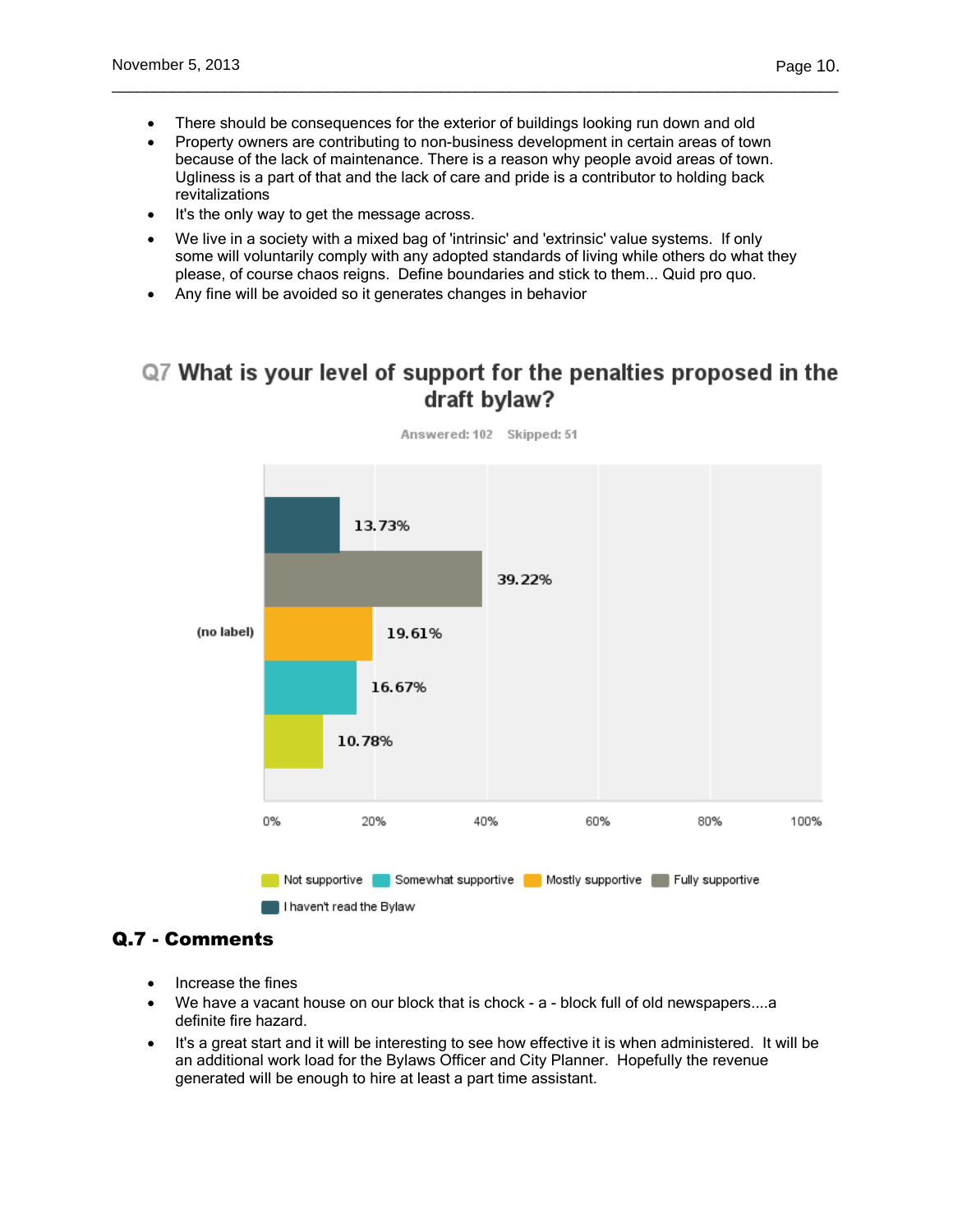- Immoral and non-companionate!
- Fines need to increase over time (1yr., 2yrs. etc)
- I think after sometime a better approach to people being neglectful a community service of sorts should be mandatory to help the community. If there is good reasoning, like illness then asking for help from the very community they have business buildings in via newspaper or something is a very good community support system. I think instead of being a traditional punishing community there are ways we can support each other and make our home a remarkable standard to living, just by bring the change we want to see in this world

\_\_\_\_\_\_\_\_\_\_\_\_\_\_\_\_\_\_\_\_\_\_\_\_\_\_\_\_\_\_\_\_\_\_\_\_\_\_\_\_\_\_\_\_\_\_\_\_\_\_\_\_\_\_\_\_\_\_\_\_\_\_\_\_\_\_\_\_\_\_\_\_\_\_\_\_\_\_\_\_\_\_\_\_

- I believe city council had better look very close at these laws because come election time their votes on this will be judged by the public.
- One thousand dollars a year? if that is correct it is less than one hundred dollars a month, hardly lunch money for a month. not much of a deterrent if you ask me.
- Full cost to the problem property.
- Whatever is within reason, the penalties should start out reasonable and start to increase monthly. Don't forget some people are unemployed at the present time or possibly injured even fallen on bad times. This is when the community could possible pitch in and help cleaning a yard, painting, hauling rubbish, etc. The courts are always full there is a good possibility of community hours, some people on a tight budget would probably decide to do community hours over small fines. I think that would be an excellent thought if counsel talked to the crown and suggest offering more community work for small offenders. If cleaning up our community is advertised properly this is the Community with a Heart remember the telethon, people of PA will step forward to make our town an awesome place to live.
- As a downtown business owner I'm VERY pleased to hear of this bylaw proposal and support it 100%!
- Being a smaller community and derelict buildings and properties are very visible to not only the locals but to visitors, too.
- Need to enforce penalties for noncompliance. I hope this is city wide for main corridors and vacant residential.
- Should make the document 'organic' enough to adapt to varying conditions throughout implementation, establishment and outright adoption... It can me made to accommodate changing needs with flexibility and yet be made rigid enough to accomplish it's goals..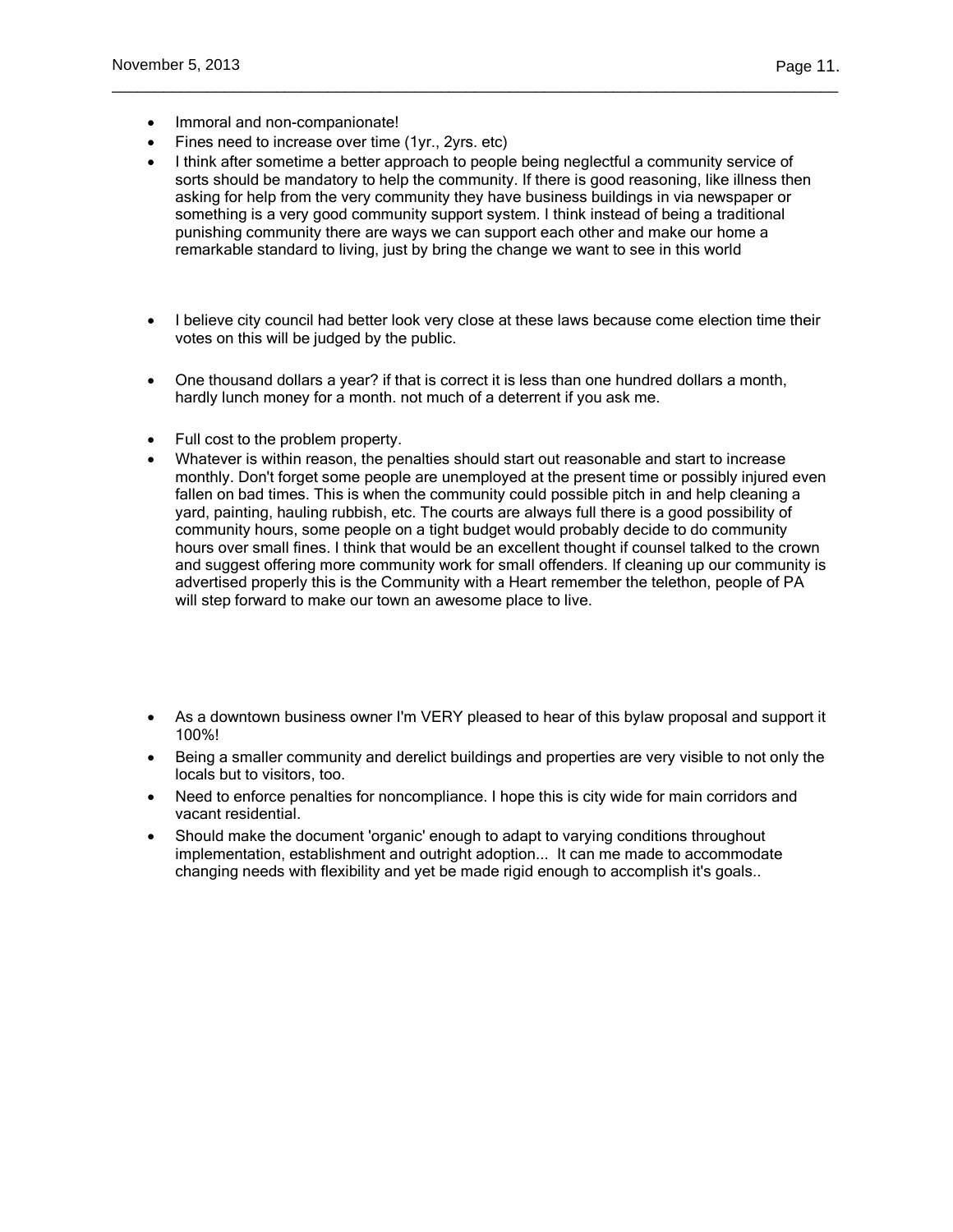



# Q9 Do you support the "Vacant Building Registration Permit" process as drafted in the Bylaw?

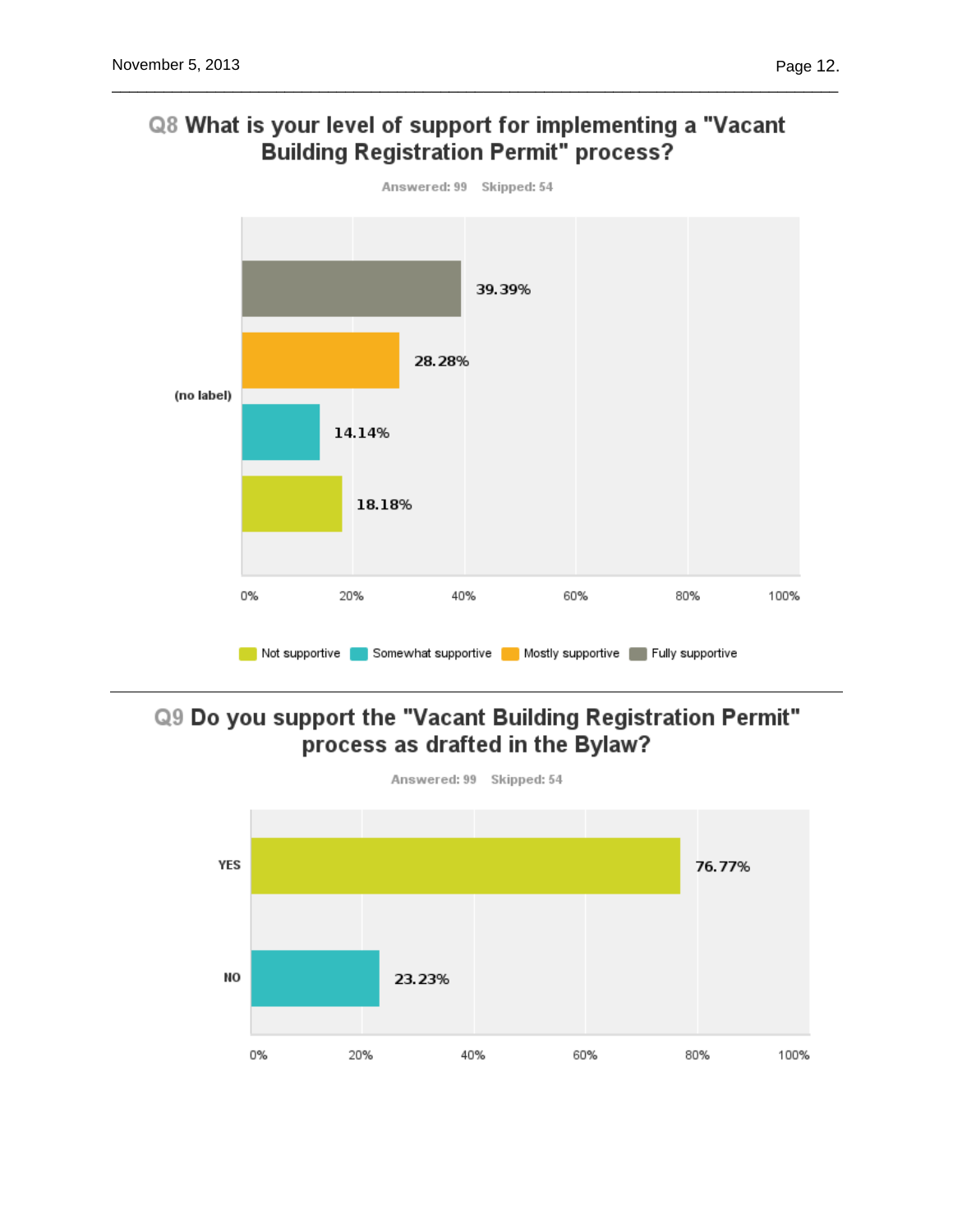## Q.9 - Comments

The concept of charging an owner to NOT live / occupy their building is ridiculous.

\_\_\_\_\_\_\_\_\_\_\_\_\_\_\_\_\_\_\_\_\_\_\_\_\_\_\_\_\_\_\_\_\_\_\_\_\_\_\_\_\_\_\_\_\_\_\_\_\_\_\_\_\_\_\_\_\_\_\_\_\_\_\_\_\_\_\_\_\_\_\_\_\_\_\_\_\_\_\_\_\_\_\_\_

I feel there should be a registration - but no fee.

Inspections could be done - but monthly could get costly.

- So long as the building is meeting codes set out for occupied buildings, I don't see why a permit should be required.
- What is the time Frame used to consider I building vacant. I would think I would need to be move than 3 months
- Leave peoples property alone unless it is obviously derelict. If it is derelict tear it down and send them a bill.If it's just vacant mind your own business.
- what if someone is away on an extended vacation?
- Having to deal with a Vacant building is expensive enough to just keep it insured!
- I'm saying no because I don't know what it means and I think that there will be more punishment, rather then a support, which is what is more needed
- Don't we have anything more important to worry about? Like, say, affordable housing for low income people, not just families. Just because somebody is single & low income it doesn't mean they shouldn't be helped too.
- I haven't read this so I don't no my level of support.
- did not read the bylaw, only heard highlights on the peak news, so no comment,
- I haven't read the permit process.
- I'm sorry to say but I have not seen the permit, I wish I had but I don't know where to view it. It is my understanding that vacant buildings are possibly issued permits to allow inspections of the facility due to the fact of vagarants moving in and or possibly conditions of the structure considered unsafe. If this is the case I then fully support it and as written earlier dismantled if considered unsafe.
- how about not letting store fronts on third ave. be used for warehousing ..... like u allow merit furniture to do ?? this only adds to the non funtionality of the third ave strip ....

# Q10 Do you support the implementation of monthly inspections of vacant buildings?

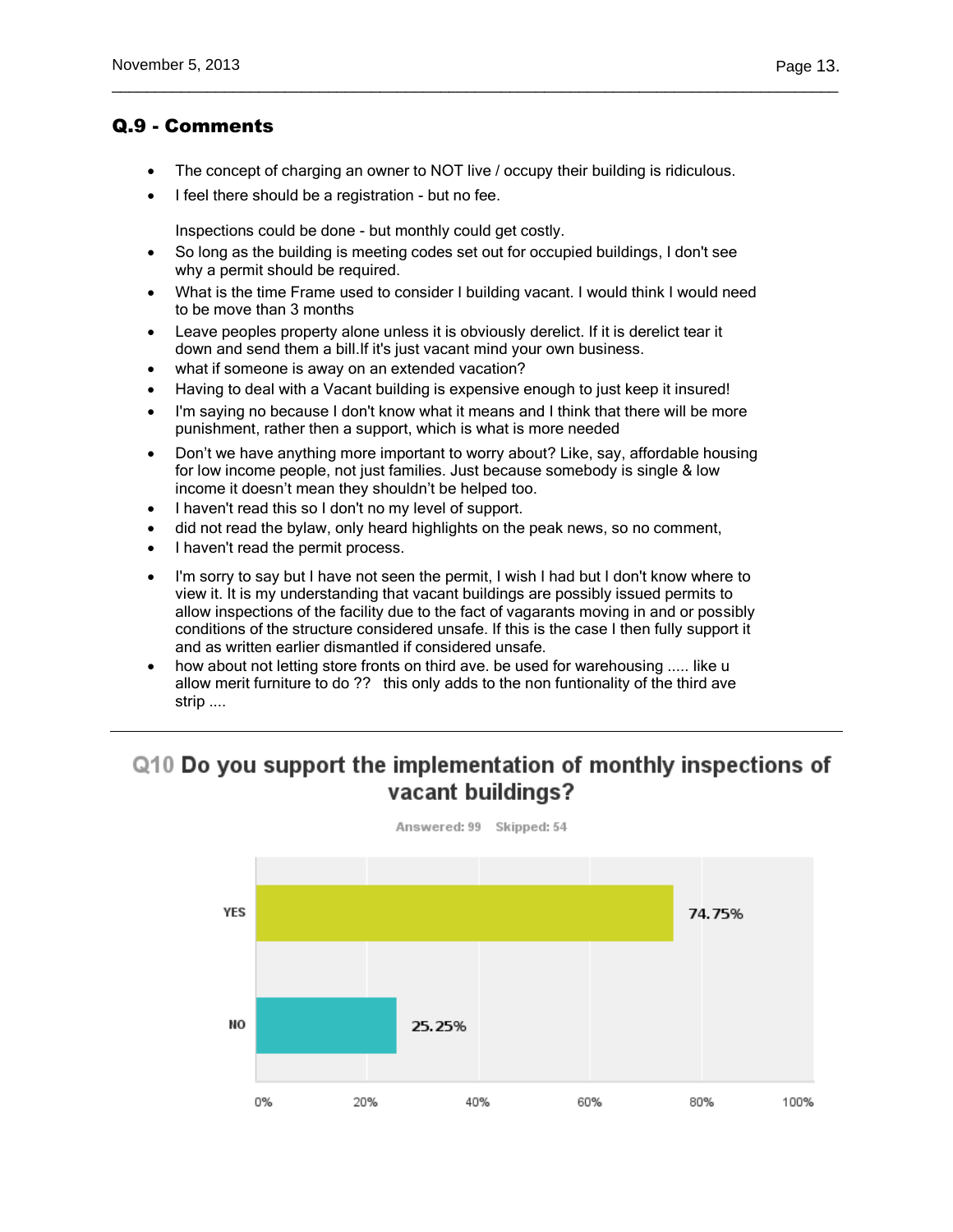## Q.11 - Please provide any other comments or concerns you have about the proposed bylaw:

\_\_\_\_\_\_\_\_\_\_\_\_\_\_\_\_\_\_\_\_\_\_\_\_\_\_\_\_\_\_\_\_\_\_\_\_\_\_\_\_\_\_\_\_\_\_\_\_\_\_\_\_\_\_\_\_\_\_\_\_\_\_\_\_\_\_\_\_\_\_\_\_\_\_\_\_\_\_\_\_\_\_\_\_

- My concern is that to much time is given before action is taken with this bylaw even the current laws.
- A waste of time, and money.
- none at present
- was just wondering is this another way of getting our money we do have
- Finally a step forward in the right direction! Thank you for all your hard work towards this goal.
- its about time. badly needed.
- Its time to clean the city! Easier to maintain building that are new then to get current one to improve
- Inspect vacant buildings frequently to avoid squatters
- High time landowners were held to account for their derelict properties. I'd like to take pride in my town again.
- I will have to read the bylaw.
- One concern I have is that this bylaw may create further challenges for responsible building owners who simply cannot rent or lease their building due to the economic circumstances of this City. Charging them an annual fee seems like it could be just a slap in the face to those who are diligently working to operate their business of property management/ownership. That being said, there appears to be many of the opposite kind in our city so a fee is supported by me to encourage these folks to either shape up or ship out.
- its about time!
- Thank you. This has been a long time coming.
- Mind your own business and start giving residents proper representation. Spend our tax dollars more prudently.Maybe trim city works a bit and look at alternative ways of fire protection.Too many people in this town don't make \$100,000.oo a year.It pisses us off the too many of you in our city trough do.
- All depends on the cost of implementing.
- From what I understand it will apply to all of Port Alberni city proper but I believe the Facebook posting mentioned it would be reviewed by the Chamber and the Uptown Merchants. Would be good if it could be represented to Lower Johnston group to review.
- Have at it! Needed this for a long time.
- Does vacant buildings apply to residential property?
- I am so Truly Happy that the City of Port Alberni is doing this. It is very sad when you have out of town Guests and you want to show them the Town and Buildings are Burnt to the Ground. It is Very Embaressing.
- The city did a bad enough job dealing with the Golden street and the old Tidebrook properties. They showed no compassion or intellect in dealing with either property to show warrant enough for further dealing with problem properties!
- There r a lot of vacant building buildings. Because of unemployment status ...
- Long overdue!!!
- Be the change you want to see in this world, not the assholes who make it harder.
- Lets spend our city's money on providing lesser fortunate people with meals and needed school supplies, clothing, health care, affordable housing, crisis services, drug counselling, etc, etc
- If an owner cannot or will not keep their property clean and safe then they should have their property sold to someone who would take care of it. Owners like jack Purdy have to go!
- I think most will comply if it is made mandatory
- There are many issues in this town I believe the council needs to look at the bigger issues on the table.
- I'm not happy with the current follow up existing bylaw's.